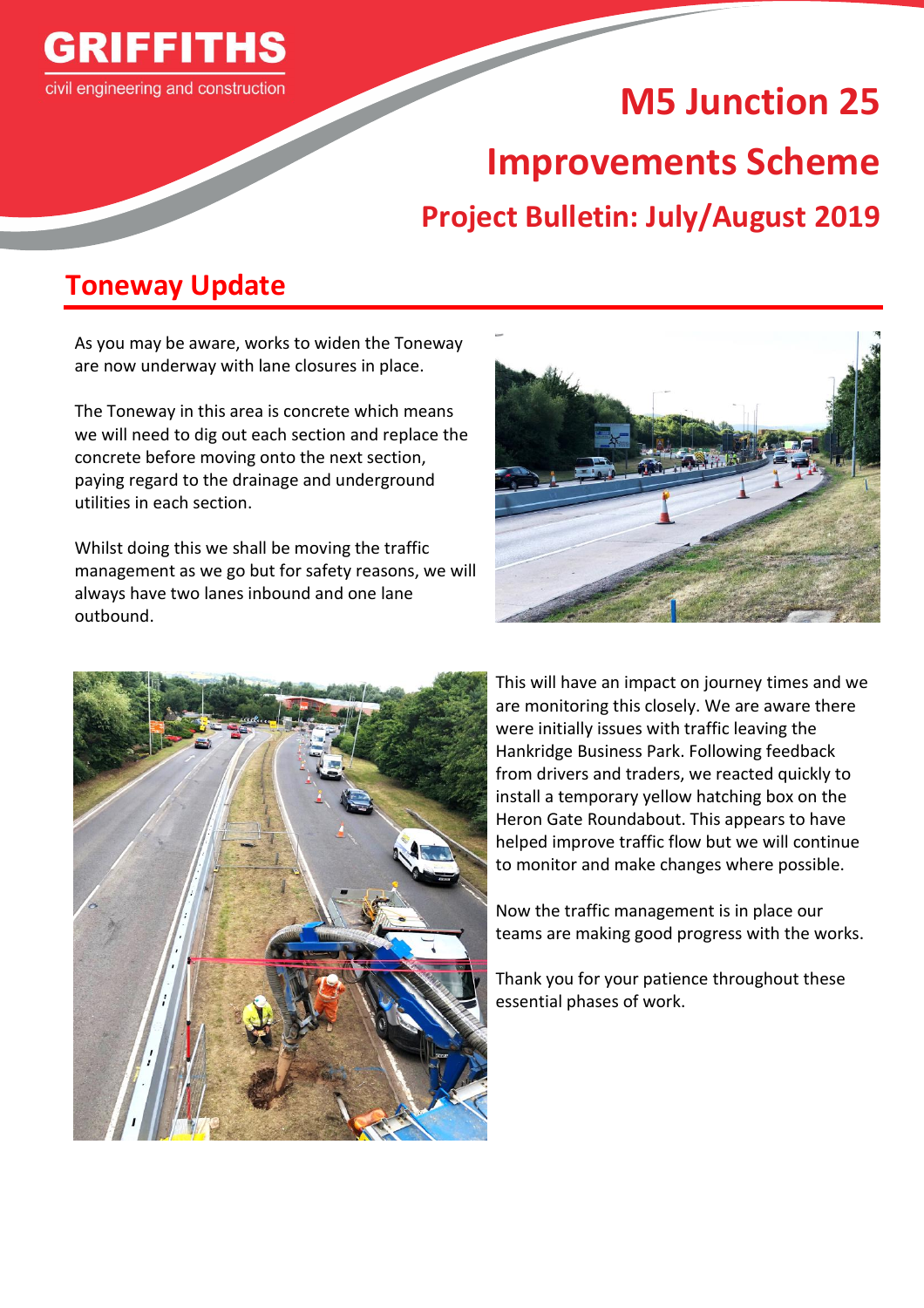



**M5 Junction 25 Improvement Scheme – July/August 2019 – Continued**

# **M5 Junction 25 Roundabout & Link Road**



Whilst work continues on Toneway we are also working concurrently in the area behind the Park and Ride site. This is the area where the old poultry sheds used to be.

The white areas are geotextile matting to reinforce the earth for what will be the future Nexus 25 Link Road.

We have excavated and widened Junction 25 roundabout facing the Toneway. It had been widened and recently surfaced in preparation for the extra lanes. This work has been undertaken at night to avoid day-time congestion.



### **Next Phase**

During August a piling rig will arrive on-site and be established near the Blackbrook River. The piling rig will be used to form the foundations for the structure over the river for the new Link Road. This work will happen concurrently with other activities across the project and will be kept clear from the live carriageway in order to minimise any disruption.

We will be surfacing the old grass central reserve along the Toneway. This will give us enough road width to maintain two lanes of traffic inbound to Taunton and reduce congestion on the Junction 25 roundabout. The work to lift up the old concrete carriageway on Toneway can then begin.

A large Band Drain Machine has arrived on the New Link Road side of Junction 25. Band Drains are an economical solution for treating large areas where levels are being raised for flood protection or reclamation. Band Drains consist of a permeable plastic core wrapped in a filter membrane which is pushed into the ground to design depth.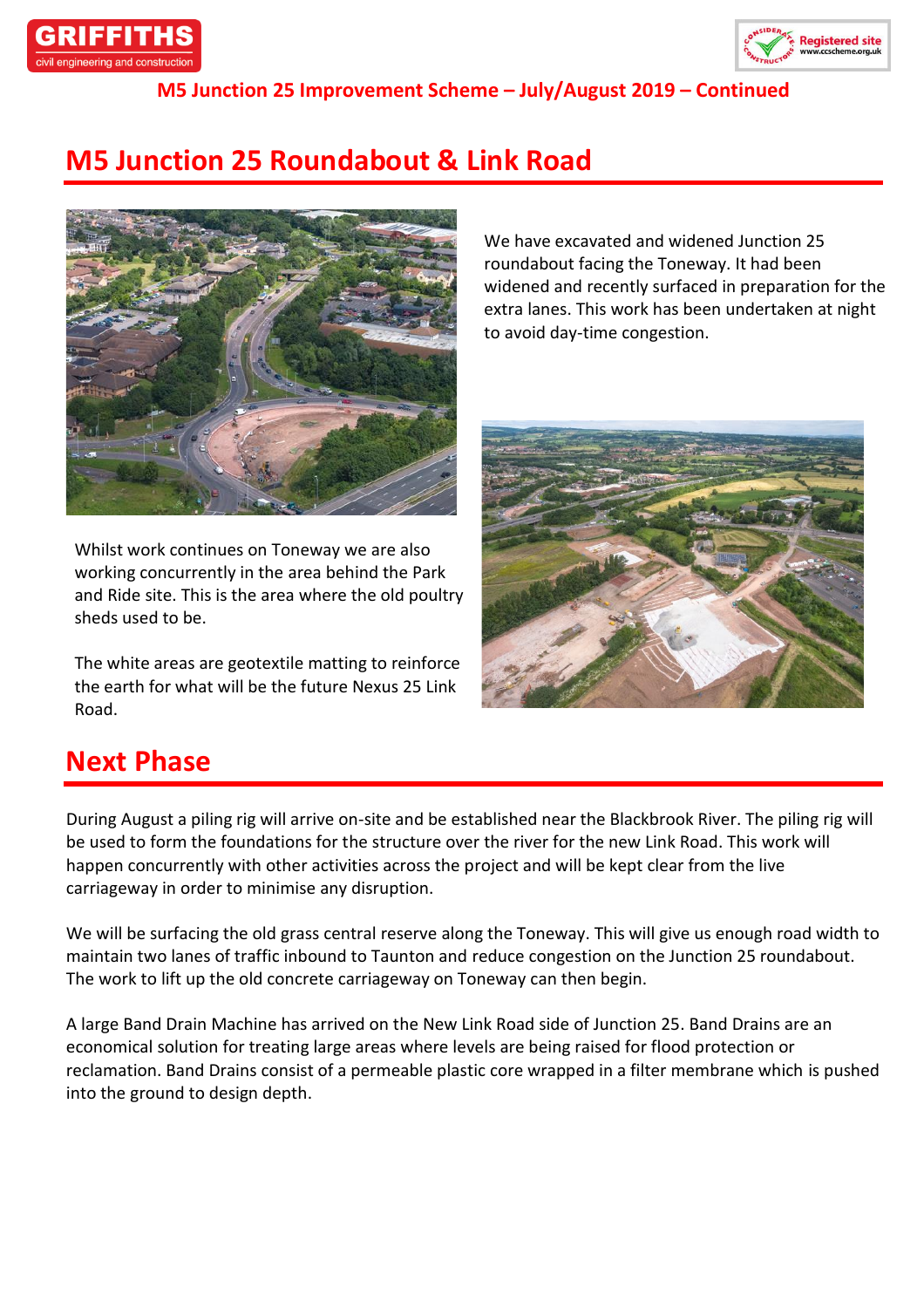



**M5 Junction 25 Improvement Scheme – July/August 2019 – Continued**

#### **Footpath Closure**

For safety reasons, it has been necessary for us to temporarily close the Public Right of Way where we are now working in the area of the New Link Road near the Park and Ride.

The footpath has been diverted as per the map and the diversion route is clearly signed.



# **Drone Footage**

Further images and video of the scheme and the progress that is being made can be viewed on our website:<https://community.alungriffiths.co.uk/projects-in-your-area/m5-j25-taunton/progress-videos/>

# **Safety Stand-Down**

A safety stand-down day was arranged to facilitate MGF (our drainage system supplier) to give our staff training on their system. The objective was to ensure all Operatives working on Junction 25 had a consistent presentation from MGF on the safe use and installation of their trench support systems. We also used the event to introducte our permit to dig system and upskill Operatives on working around services such as gas, electric and water.

MGF provided an hour-long presentation followed by a 15-question quiz to ensure everyone that attended the presentation understood its contents.

Our Management Team on Junction 25 provided a BBQ to say thank you to our staff for all their continued hard work.



Our *Operatives and Civil Engineers working on Junction 25 at the Safety Stand-down Day*